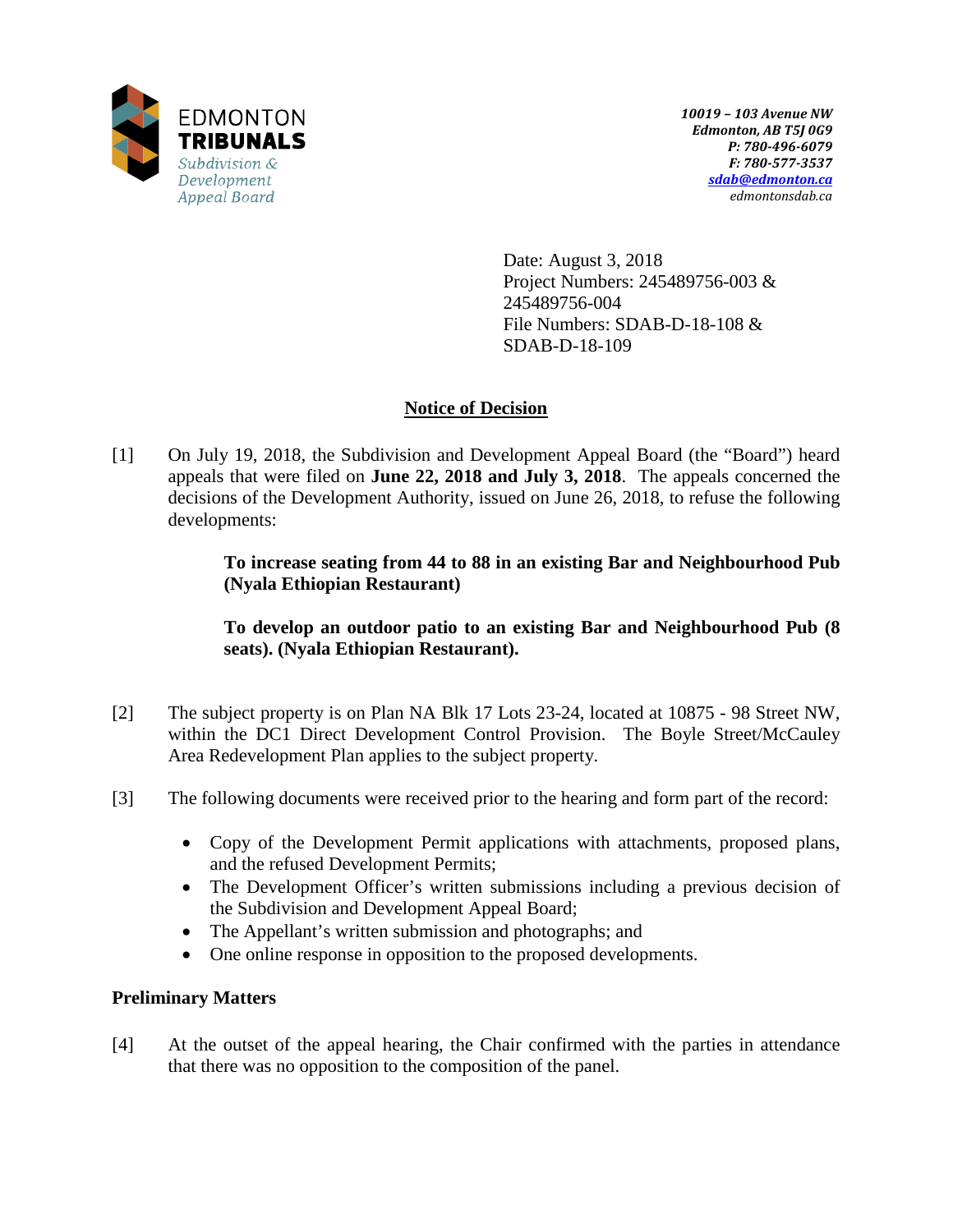- [5] The Chair outlined how the hearing would be conducted, including the order of appearance of parties, and no opposition was noted.
- [6] The appeal was filed on time, in accordance with Section 686 of the *Municipal Government Act*, RSA 2000, c M-26 (the "*Municipal Government Act*").
- [7] The Board notes that evidence and exhibits were applicable to both SDAB-D-18-108 and SDAB-D-18-109, but separate decisions and reasons were issued in this notice.
- [8] The Chair referenced Section 685(4) of the *Municipal Government Act*, which states that if a decision with respect to a development permit application in respect of a direct control district
	- (…)
- b) is made by a development authority, the appeal is limited to whether the development authority followed the directions of council, and if the subdivision and development appeal board finds that the development authority did not follow the directions it may, in accordance with the directions, substitute its decision for the development authority's decision.
- [9] The Chair asked the Appellant to describe how the Development Officer failed to follow the directions of Council in refusing these Development Permit applications.

## **Summary of Hearing**

- *i) Position of the Appellant, Mr. M. Tesfay:*
- [10] The Development Officer did not follow the direction of Council because he did not consider the available on-street parking which may have provided discretion to vary the minimum required number of parking spaces for the proposed increase in seating.
- [11] The Development Officer characterized the proposed development as a Major Eating and Drinking Establishment (Nightclub) rather than a Minor Eating and Drinking Establishment. These Use Classes were provided by the *Land Use Bylaw 5996* effective at the date that Council approved the Boyle McCauley Direct Control Provision (Area 5). A Minor Eating and Drinking Establishment is a prescribed use in the DC1 Direct Development Control Provision.
- [12] A variance to allow a deficiency of 17 parking spaces was granted when the original Development Permit for a Restaurant was approved in 2012. The business is still being operated as a Restaurant.
- [13] The Restaurant operates between 5:00 p.m. and 2:00 a.m. and there is ample on street parking available during that time as illustrated in the submitted photographs.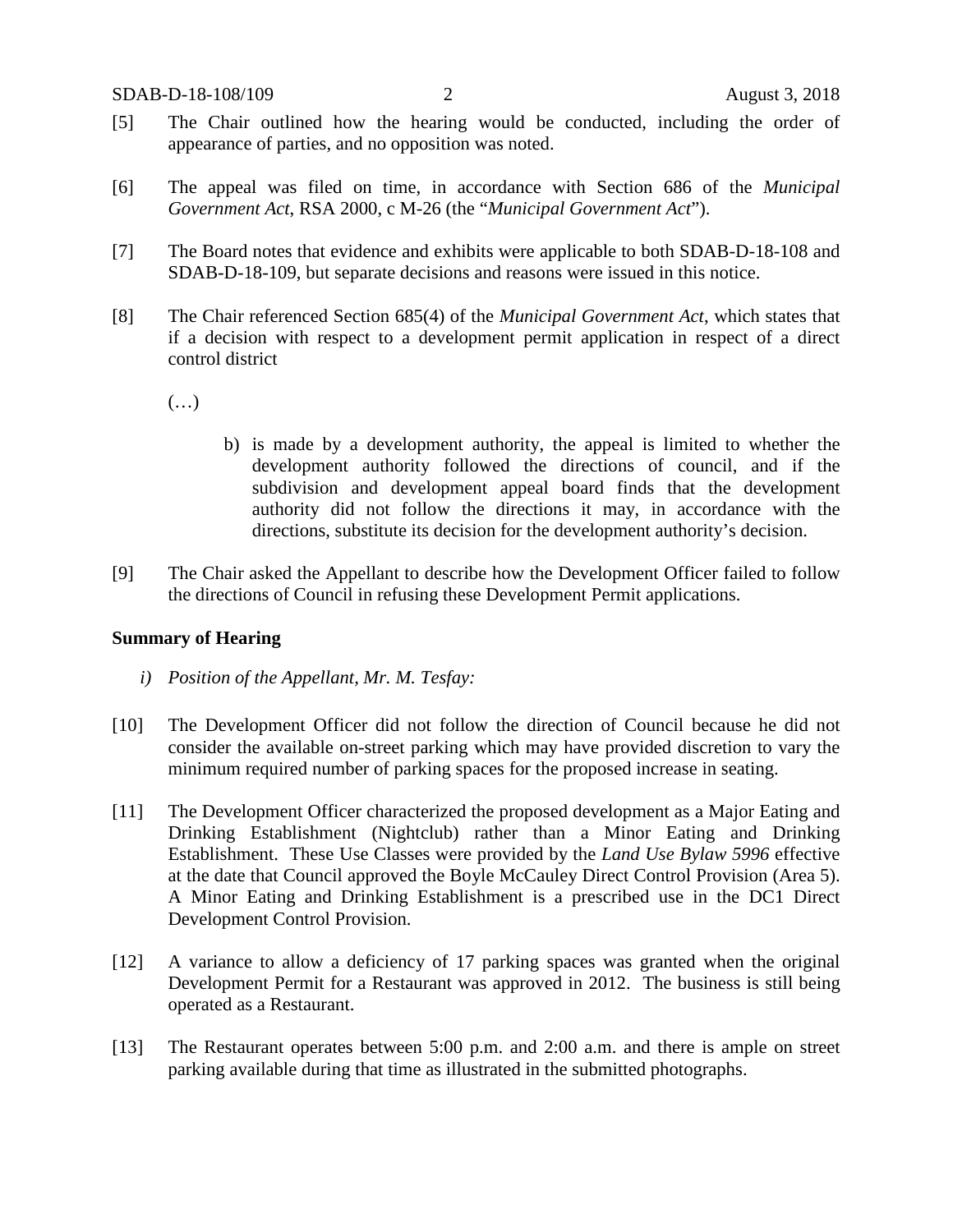### SDAB-D-18-108/109 3 August 3, 2018

- [14] The customer base is primarily from the ethnic community who use public transit. If they do arrive by vehicle after 5:00 p.m., ample on-street parking is available. Parking was addressed by the Board when the development permit for the Restaurant was approved in 2012. At that time, the Board found that the parking problems in this area cannot be attributed to one business but are rather a result of the close proximity of a major hospital and other medical facilities.
- [15] The Development Officer did not consider his proposal to provide 25 parking spaces at the Humpty's Restaurant that is located 89 metres from the subject site.
- [16] The development permit application was made on April 5, 2018 and he did not receive a response from the Development Officer until May 25, 2018 which is more than 40 days. He asked him to refuse the application because he had been waiting more than 3 months.
- [17] In response to a question, Mr. Tesfay advised that the Development Officer was not waiting for him to provide further information. He had been in contact with the Development Officer via email and telephone. He originally filed an appeal on the deemed refusal on June 22, 2018.
- [18] Mr. Tesfay provided the following information in response to questions from the Board:
	- a) He needs to increase seating in order to make his business viable. Conditions have been placed on his business licence that he is required to have two security guards on the premises every day between 9:00 p.m. and 2:00 a.m. as well as a scanning machine and card scanner at a cost of approximately \$600.00 per month. In addition, he has five employees to pay. If he cannot increase the seating, he will be forced to close his business.
	- b) The development permit that was approved in 2012 was for 69 seats. He applied for 44 seats on the main floor and 44 seats in the basement in 2017, but the Board only approved 44 seats on the main floor and basement combined.
	- c) He has never received any complaints about street parking and is providing 25 parking spaces in the Humpty's parking lot after 10:00 p.m.
	- d) The neighbourhood is comprised of older houses and most of the neighbours are his customers. There is a laundromat located behind his site.
	- e) The Fire Department has approved 120 occupants, 60 on the main floor and 60 in the basement. He has to turn customer away on a regular basis.
	- f) He exceeded the occupancy when a special event was being held in the Restaurant.
	- g) He acknowledged the opposition of a neighbouring property owner based on a lack of parking and noise concerns. Street parking is used by hospital workers during the day and is only a problem until 3:30 p.m. After 3:30 p.m., there is lots of street parking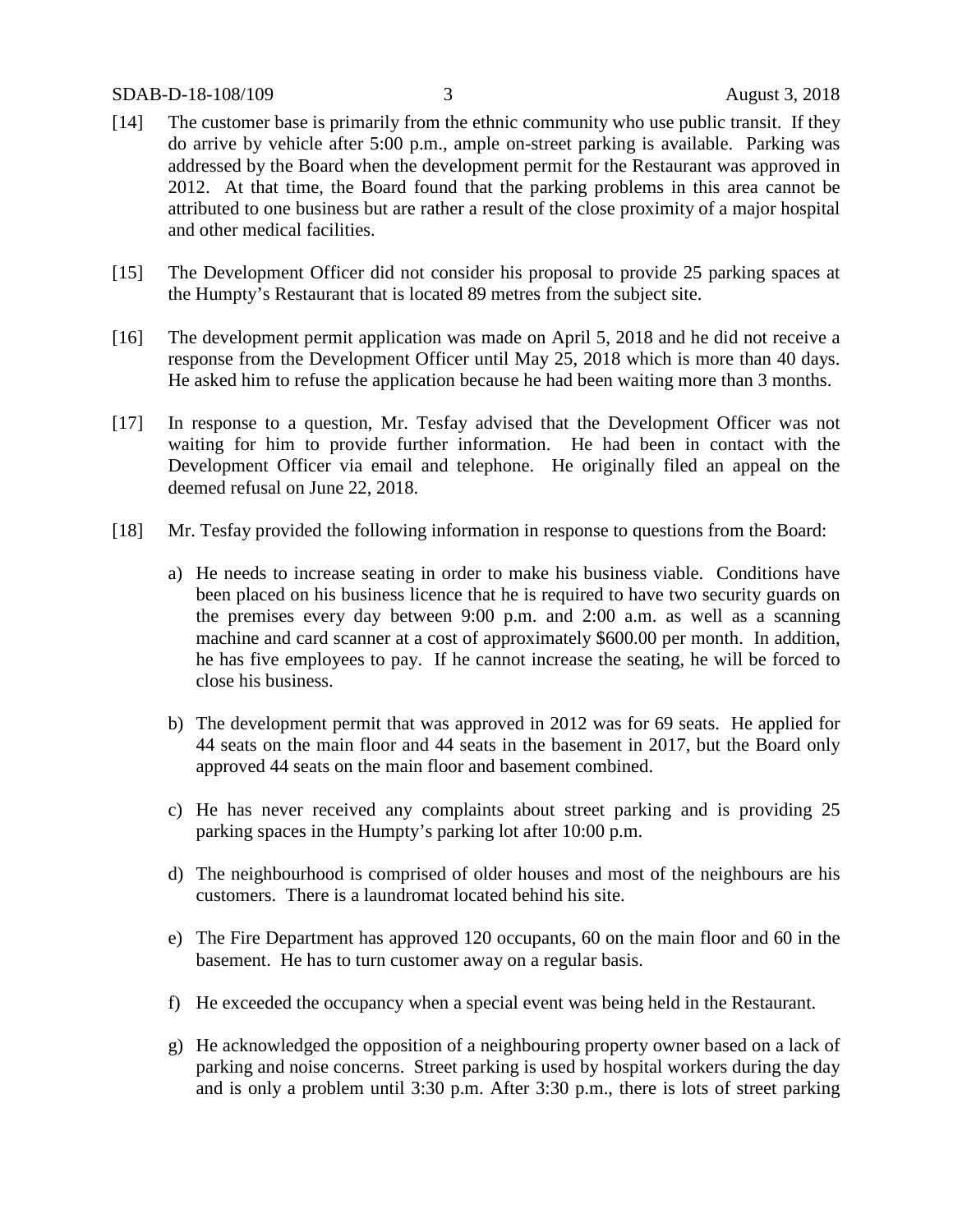available. He noted that the neighbour who opposed the development is located quite a distance from the Restaurant. He goes outside when the Restaurant closes to make sure that customers are quiet when leaving the premises. A neighbour who resides closer has provided a letter of support.

- h) The Humpty's parking lot is located 89 metres away from the subject site if you access it by cutting through an empty parking lot. He talked to the owner of that lot who does not object to that proposal.
- i) The Travel Agency is open between the hours of 9:00 a.m. and 5:00 p.m.
- [19] The outdoor patio is beautifully landscaped and he would like to be able to allow his customers to use it.
- [20] The most affected neighbours who reside immediately north and south of the subject site support the proposed outdoor patio. The patio has been sited closer to the south property line.
- [21] The neighbour to the north is a Travel Agency and has provided a letter of support. The neighbour to the south was going to attend the hearing today but could not make it.
	- *ii) Position of Affected Property Owners in Support of the Appellant, Mr. Currie:*
- [22] He told the Board that the Nyala Restaurant is the nicest property in a not so nice neighbourhood. There are flower planters at the front of the building and it is well maintained.
- [23] He acknowledged that street parking is limited during the day because hospital workers park their vehicles on this street but after 3:30 p.m. there is lots of street parking available.
- [24] In response to a question, he advised that he has never experienced any problems because of excess noise.
- [25] Mr. Tesfay pays Mr. Currie's roommate to sweep up litter and pick up broken glass after the business closes at night.
	- *iii) Position of the Development Officer, Mr. P. Adams and Mr. J. Lallemand, Coordinator, Community Standards:*
- [26] Mr. Adams acknowledged that it did take quite a while to review this application because of a heavy work load. He requested more information from the Applicant on May 25, 2018. Some of the information was provided but he still required a revised Site Plan that did not contain the patio and maintained some onsite parking as per previous approvals. The amended Site Plan was submitted on June 18, 2018 prior to the appeal of the deemed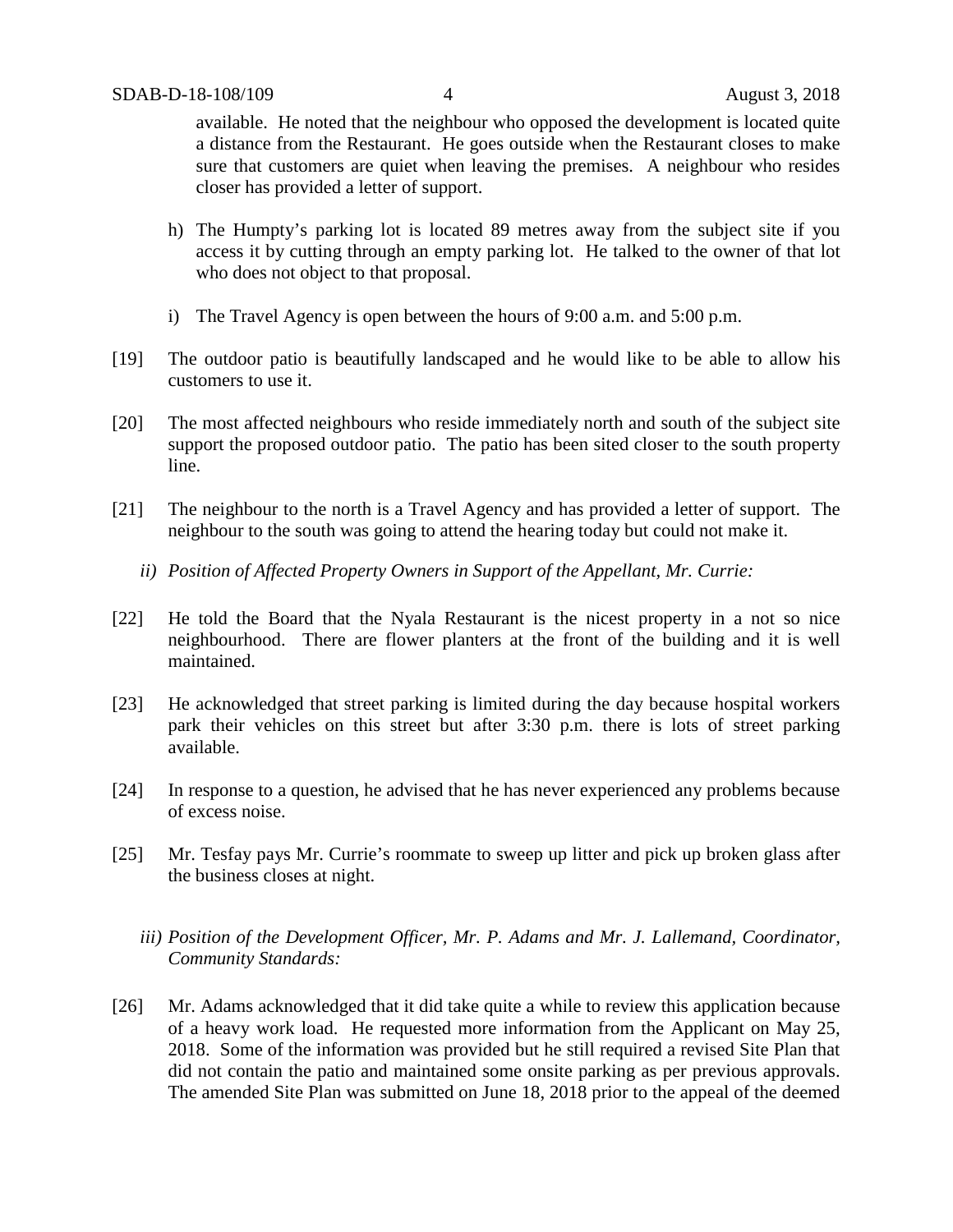SDAB-D-18-108/109 5 August 3, 2018

refusal that was filed on June 22, 2018. He was able to complete the refusal with the reasons around the same time that the appeal was filed on the deemed refusal.

- [27] In response to a question from the Board, Mr. Adams indicated that he had not considered the legalities of the deemed refusal versus a typical refusal that includes full reasons. However, in the case of a deemed refusal, a report would be provided to the Board and he assumed that the Board would consider the development in its totality and, as such, the reasons for refusal would provide some guidance to the Board.
- [28] He referenced a copy of his report that was provided to the Board in 2017. In this definition, it was a deemed refusal for the Bar and Neighbourhood Pub Use and while that appears in the scope of the job as per the application and the Board's previous approval in 2017, this application was still considered a Nightclub based on the previous testimony of Mr. Doyle and an EPS Sergeant who was involved in the appeal in 2017. In their respectful opinion, this business is operating as a Nightclub. He calculated the Floor Space as per the definition of a Nightclub in the *Edmonton Zoning Bylaw* that looks for a threshold of 10 percent entertainment area to be considered a Nightclub. He determined that close to 10 percent of the floor space is being used as an entertainment area. There are planters marked on the floor plan and this area could be used as a dance floor or entertainment area. He noted that the Board disagreed because the planters were in the way and did not consider this area as an entertainment area in the appeal that was held last year. This area was included in the calculation to determine the amount of entertainment space because of the video evidence provided.
- [29] In response to a question by the Board, he referenced the definition of a Nightclub contained in the *Edmonton Zoning Bylaw* and clarified that the calculation for the 10 percent threshold would be rounded up to the whole number. He provided the Board with the actual calculation that would be rounded up to 10 percent. He acknowledged that the definition does require more than 10 percent of the floor area to be used as entertainment space but, based on his review; it was his determination that a Nightclub is the best Use Class for this development.
- [30] He calculated the entertainment space being used based on a review of the videographic evidence provided and the testimony of the EPS, Community Standards and the Compliance team. The videos show that people are dancing in a variety of areas which makes it difficult to determine the actual entertainment area. He based his calculation on the areas that could be used and that were shown to be used as entertainment spaces. He acknowledged that the 10 percent is a hard test but the actual use of the space needs to be considered. He took all of this evidence into consideration when determining the appropriate Use Class.
- [31] In response to a question, Mr. Adams advised that he had not reviewed the Court of Appeal decision, *Sihota v Edmonton (City),* 2013 ABCA 43, but could contact Legal Counsel to obtain an opinion if that was the wish of the Board. He acknowledged that the Board previously approved this development as a Bar and Neighbourhood Pub and it was not his intention to override that decision. However, he did want to make it clear that the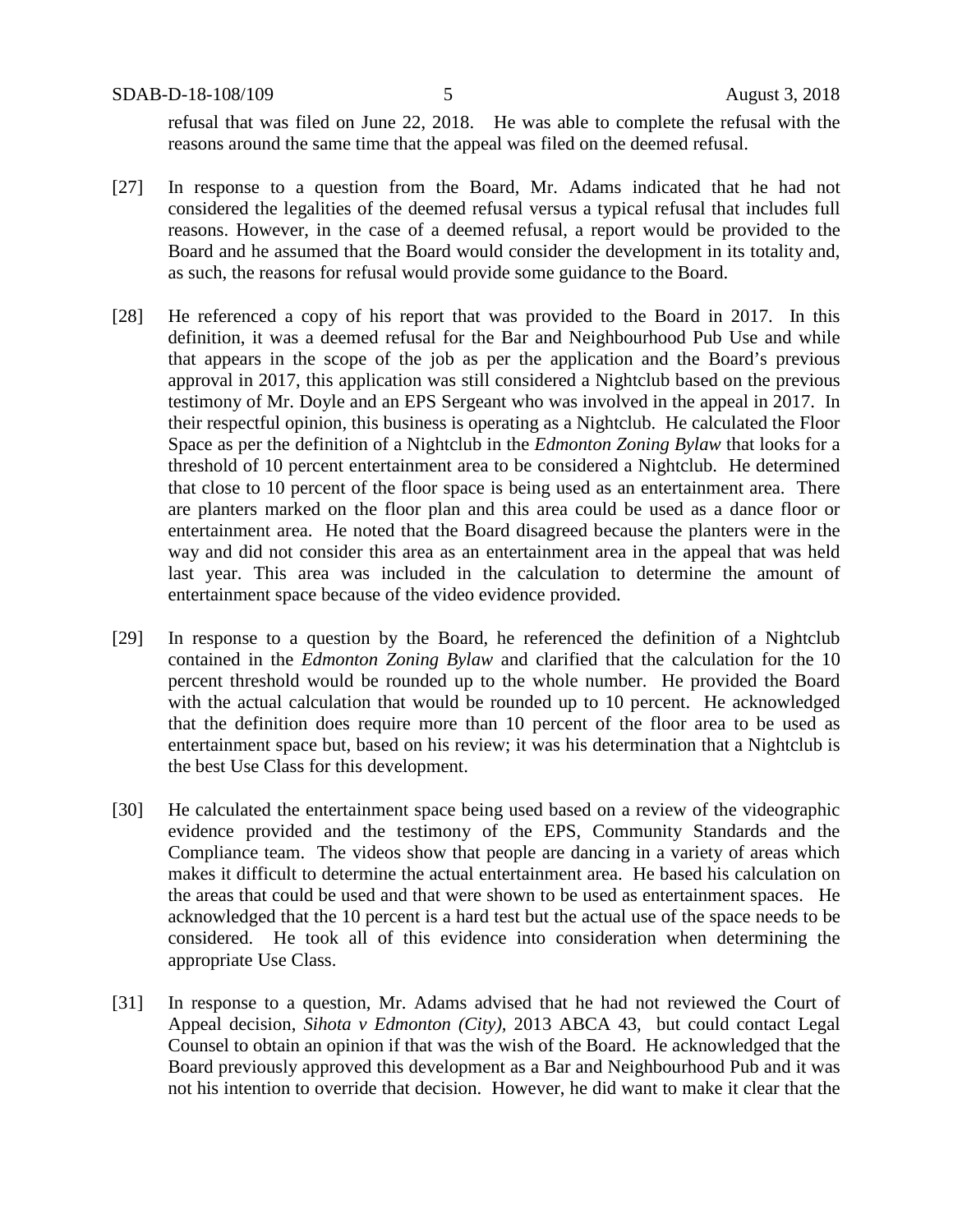Development Authority has determined that the proposed development is a Nightclub because they could not see that anything had changed for the previous refusal.

- [32] There is nothing specific in the definition of a Bar and Neighbourhood Pub that prohibits dancing. However, in this case, it was determined by Bylaw Enforcement that this business was operating as a Nightclub and not a Bar and Neighbourhood Pub because they saw customers dancing and strobe lights being used.
- [33] The floor plans were referenced to illustrate the area that was used to calculate the amount of floor area being used as entertainment space. Space on the main floor and the basement were considered, specifically, the area outside of the seats, tables and walkways as well as the music playing and the security desk on the main floor. The area within the seating was not considered, although this area was shown to be used on the videos that were provided.
- [34] Allowing an increase in occupancy from 44 to 88 exceeds the occupancy of 69 seats that was approved by the Subdivision and Development Appeal board in 2012. The parking variance would also have to be reviewed because it was granted based on the approval of 69 seats. Therefore, it was his opinion that the increase in occupancy may not be appropriate based on the decision of the Board in 2012 to limit the number of seats in order to mitigate the impact of the proposed development. The increased number of seats would also impact parking which has been addressed by neighbouring property owners.
- [35] In response to a question, he indicated that it was difficult to calculate the actual number of seats in this establishment because benches are used. It was his opinion that it is reasonable to assume that there are 88 seats. Occupancy is enforced by Community Standards, the Development Compliance team and EPS.
- [36] The decision was made not to use discretion to vary the requirements of section 90 because it would result in patrons of the business travelling down rear alleys that are not well lit, behind residential properties which could cause some safety concerns. The Applicant's proposed route would also take patrons through a privately owned site and without a cross lot access agreement on the title would be considered trespassing.
- [37] He did not consider granting a variance to the parking requirements because street parking is congested based on a review of aerial photographs provided. There is some residential housing in the area but the street is transitioning to include more commercial developments which may result in an increase in traffic and parking that will conflict with the existing residential uses.
- [38] The Boyle Street/McCauley Area Redevelopment Plan designates this area a low density commercial zone but that development should protect residential areas from conflicts with commercial uses.
- [39] Mr. Lallemand indicated that the main concern of Community Standards and Neighbourhoods is the patron count.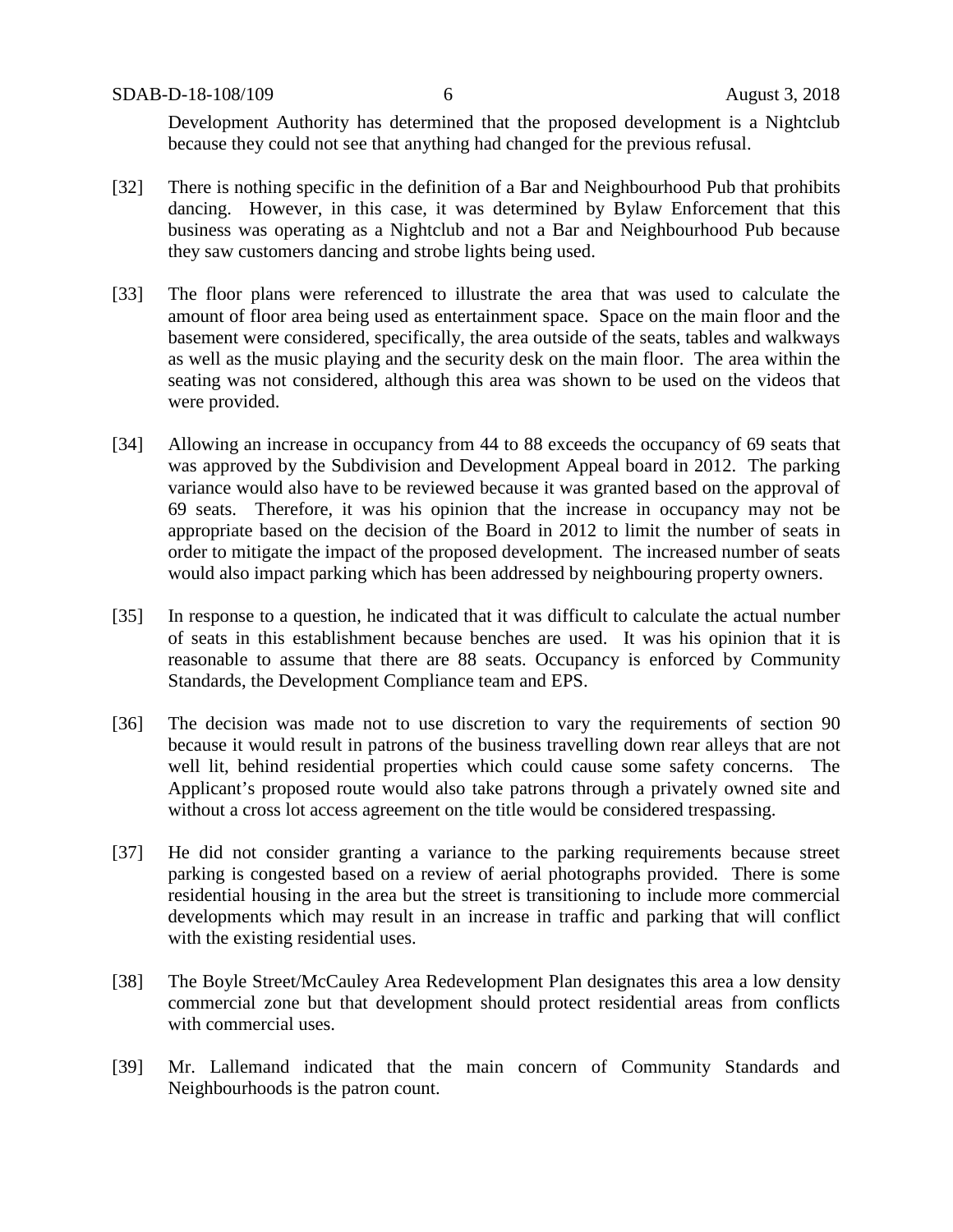- [40] The Public Safety Compliance team had concerns that resulted in a business licence review which led to conditions being placed on the business licence, one of them limiting the number of patrons to 44 in accordance with the previous decision of the Subdivision and Development Appeal Board.
- [41] A hearing was scheduled with the Community Standards and Licence Appeal Committee on June 14, 2018, to appeal the conditions imposed on the business licence. The hearing was adjourned with the condition that the interim stay of conditions be lifted immediately.
- [42] Multiple maintenance inspections have been conducted since June 14, 2018, resulting in enforcement or pending enforcement. The most recent inspection resulted in the owner ordering the DJ to turn the lights on, the music off and announced that the bar was closing. This caused a disturbance with some patrons swarming authorities. Some had to be held back by other patrons. This occurred with a maximum occupancy of 44 patrons and it was his opinion that doubling the occupancy to 88 seats is unacceptable. A business should be run to meet the conditions of the business licence as well as the required zoning requirements
- [43] In response to a question, Mr. Lallemand advised that the maximum allowed occupancy of 44 patrons has not been exceeded since June 14, 2018 when the stay was lifted. However, the maximum occupancy was exceeded on many occasions prior to June 14, 2018.
- [44] Since June 14, 2018, every inspection by the Public Safety Compliance team has resulted in discovery of violations of the business licence conditions and charges being laid.
- [45] The Appellant has not shown that the business can be run safely with 44 patrons. Therefore, it was his opinion that more safety problems will result with 88 patrons.
- [46] Mr. Adams indicated that pursuant to the requirements of Section 710.4(5) of the *Edmonton Zoning Bylaw*, the development regulations contained in Section 90 apply to the proposed outdoor patio.
- [47] The proposed outdoor patio does not comply with the requirements of Section 90 because it abuts a Single Detached House to the north and an Apartment House to the south. There is an Apartment House to the rear of the subject site across the lane and a Semidetached House across the street. The area in general is characterized by residential and low intensity commercial uses. A patio cannot be developed in the front or the rear without varying this regulation.
- [48] Mr. Adams confirmed that a Development Permit was approved in 2012 to change a dwelling, main floor, within an existing 3 dwelling Apartment House to a Professional, Financial and Office Support Use, Orient Travel and Tour Centre.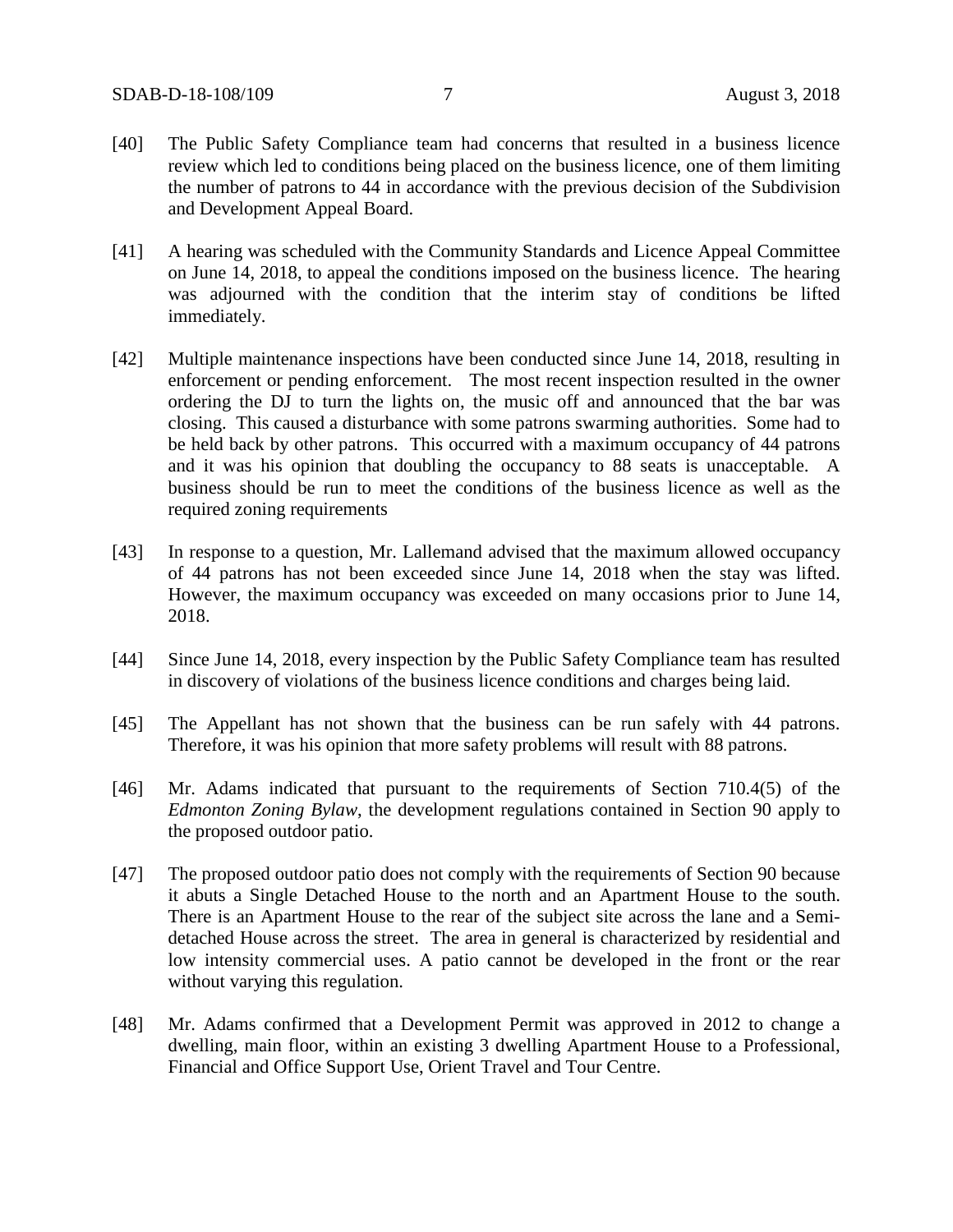- *iv) Rebuttal of the Appellant*
- [49] It was his opinion that the Development Officer was waiting for the outcome of his business licence appeal hearing on June 14, 2018, before making a decision on his development permit application.
- [50] He did receive a ticket for exceeding the maximum occupancy on March 5, 2017 when a special event was being held on the premises.
- [51] The Public Safety Compliance team has visited the premises every Friday and Saturday night since June 14, 2018, and each time made a finding that conditions were not being adhered to. They came to the premises on June 20, 2018, at approximately 9:20 p.m. but the Restaurant was closed. He was there with a few friends watching a soccer game. They questioned why the conditions were not being followed as there was no security guard, waitresses and the scanning machine was not operational and issued a \$4,000.00 ticket. He maintained to the Compliance team that he was closed.
- [52] It was his opinion that they are doing everything to shut down his business but he does not know why.
- [53] The Public Safety Compliance team visited the site last weekend at approximately 1:30 a.m. He shut down the music and turned on the lights so that they could complete the inspection. He showed them the scanner and the security measures that were in place. A few of the customers were frustrated and politely asked the Police why they felt they had to visit the premises every day. The Police Officers objected to being questioned by his customers.
- [54] There is no dance floor at all since the Board approved the Bar and Lounge in 2017. Nothing has been changed since then and the business is being run exactly as it was.
- [55] He has been in Canada for 27 years and served in the Military for 20 years. He is ready to sell the building if the development is not approved.
- [56] He has been losing money ever since he was approved for 44 occupants last year. The establishment is now only open on Fridays and Saturdays.
- [57] The maximum allowed occupancy of 44 patrons was exceeded on one occasion but the count included himself and all of his staff.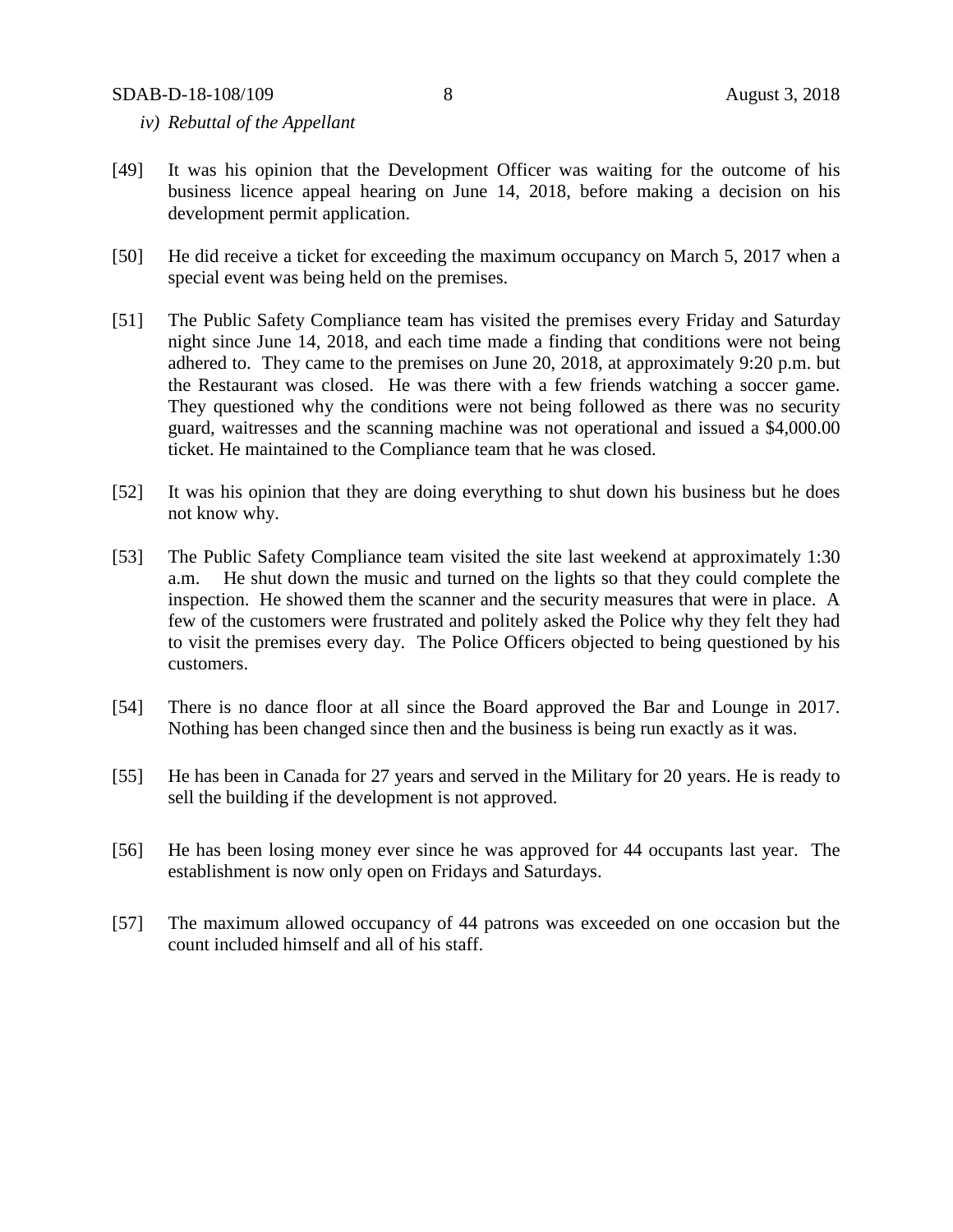#### SDAB-D-18-108/109 9 August 3, 2018

#### **Decision SDAB-D-18-108**

[58] The appeal is **DENIED** and the decision of the Development Authority is **CONFIRMED**. The development is **REFUSED**.

## **Reasons for Decision SDAB-D-18-108**

- [59] The first issue to be determined is the nature of this appeal and what is being appealed. The Appellant initially filed the appeal before the development permit was refused and the decision and reasons for refusal were issued by the Development Authority. The Appellant filed the appeal on the grounds that the development permit was deemed to be refused pursuant to sections 684(1) and 684(3) of the *Municipal Government Act*.
- [60] Section 684(1) of the *Municipal Government Act* states:

The development authority must make a decision on the application for a development permit within 40 days after the receipt by the applicant of an acknowledgement under section 683.1(5) or (7) or, if applicable, in accordance with a land use bylaw made pursuant to section 640.1(b).

[61] Section 684(3) of the *Municipal Government Act* states:

If the development authority does not make a decision referred to in subsection (1) within the time required under subsection (1) or (2), the application is, at the option of the applicant, deemed to be refused.

- [62] These sections were significantly amended in 2016 and then again more recently. For many years, the *Act* stated that a development permit application that had not been decided upon by the Development Authority within 40 days of the application was deemed to be refused. This is no longer the case. A development permit is deemed refused if a decision is not made within 40 days after receipt by the Applicant from the Development Authority of an acknowledgement that the application is in fact complete. The *Act* now creates a regime by which development permit applications are determined to be complete or incomplete.
- [63] The evidence before the Board was not entirely complete with respect to the history of Permit No. 245489756-003. However, there was evidence that on May 25, 2018 the Development Authority requested several documents from the Applicant including an updated Site Plan. It is clear that no acknowledgement of completeness was issued by the Development Officer pursuant to section 683.1(5) or (7). In fact, to the contrary, the Development Authority made a written request for additional information that was required to properly review the application. The Development Authority did not receive a response to that request for additional information until June 18, 2018 and the appeal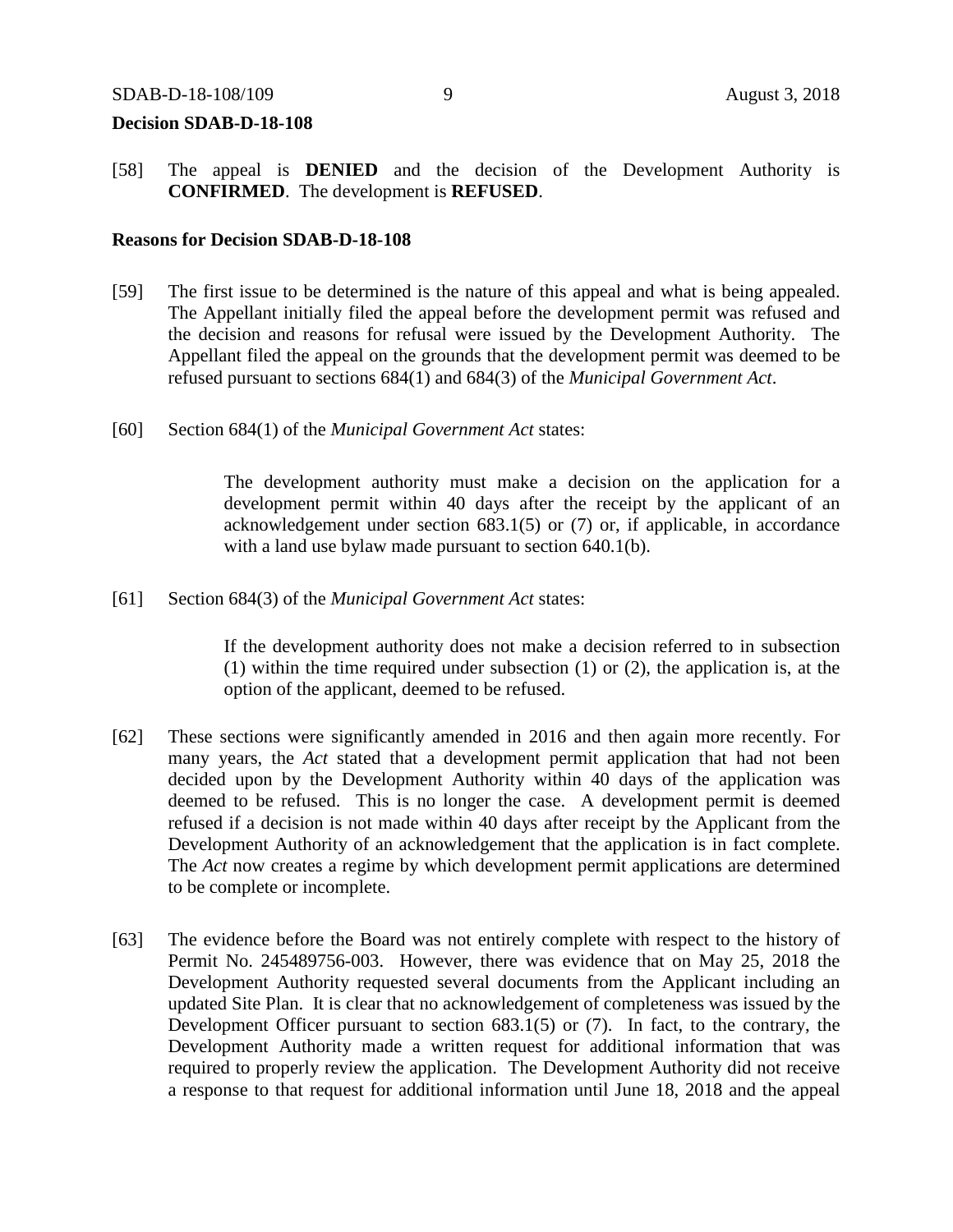was filed on June 22, 2018. As a result, the Board finds that the development permit should not be deemed to be refused, pursuant to section 684(3) of the *Municipal Government Act*.

- [64] The Development Authority did, however, issue a written refusal for Permit No. 245489756-003 and Permit No. 245489756-004 on June 26, 2018. On July 3, the Appellant filed an appeal on the decision to refuse the development of an outdoor Patio to an existing Bar and Neighbourhood Pub (8 seats) and amended the written reasons for appeal already filed on Permit No. 245489756-003 to increase seating from 44 to 88 in an existing Bar and Neighbourhood Pub (Nyala Ethiopian Restaurant).
- [65] The Board, therefore, considers both of these appeals to be appeals of the written refusals issued by the Development Authority on June 26, 2018.
- [66] The Board then considered the development permit application to increase seating from 44 to 88 in the existing Bar and Neighbourhood Pub.
- [67] The subject site is located within the Boyle Street McCauley Area Redevelopment Plan (Area 5), and is therefore in a Direct Control district.
- [68] Section 685(4) of the *Municipal Government Act* states (in part) that:

if a decision with respect to a Development Permit application in respect of a direct control district is made by a council, there is no appeal to the subdivision and development appeal board, or is made by a development authority, the appeal is limited to whether the development authority followed the directions of council, and if the subdivision and development appeal board finds that the development authority did not follow the directions it may, in accordance with the directions, substitute its decision for the development authority's decision.

- [69] The Board must determine whether or not the Development Authority followed the directions of Council as set out in this provision.
- [70] Pursuant to DC1 (Area 5), Section 3(5) (Section 8.4.16.3.5), a Minor Eating and Drinking Establishment is a Listed Use but a Major Eating and Drinking Establishment is not a listed Use Class.
- [71] It was the opinion of the Development Officer that the Use is best defined as a Nightclub Use (Major Eating and Drinking Establishment) which is not a listed Use in the DC1 Zone.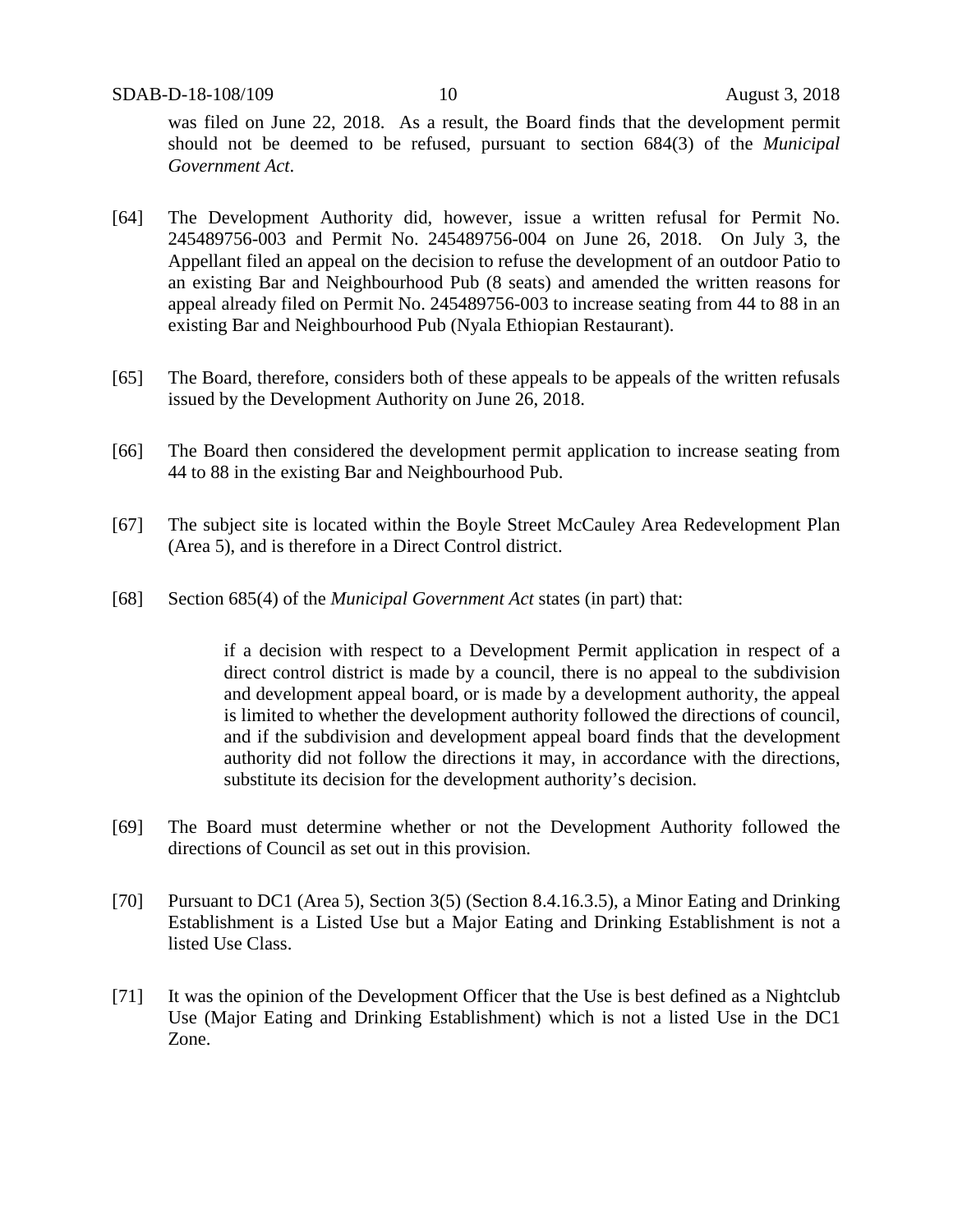- [72] However, the Board does not accept this opinion. A previous decision of the Board (SDB-D-17-149) was issued on September 7, 2017. As outlined in paragraphs 91 through 112 of that decision, the Board found that the proposed development is, in fact, a Bar and Neighbourhood Pub, not a Nightclub and complies with Section 7.2.3 of the ARP, Sub-Area 1 of the Chinatown North Special Commercial Sub-Area. This Board makes the same findings in this appeal for the reasons outlined in the previous Board decision. Furthermore, the Board finds that it would be estopped from making a decision that is contrary to the previous decision made in 2017 by virtue of the Court of Appeal decision, *Sihota v Edmonton (City),* 2013 ABCA 43. The proposed development is a Use which is allowed in this Direct Control Zone.
- [73] However, the proposed increase from 44 seats to 88 seats will necessitate the provision of additional parking spaces. The Development Authority found that the required parking variances were not in keeping with the direction of City Council as provided in this Direct Control Zone. The Development Authority correctly determined that the required off-street parking must comply with Section 66 of the *Land Use Bylaw* pursuant to Section 8.4.16.4.4 of the Boyle Street McCauley Area Redevelopment Plan. The development as a whole would require 25 parking spaces with the addition of 44 seats, an increase of 11 spaces from the previous approval by SDAB-D-17-149, and a total deficiency of 22 spaces. The Development Authority also noted that the rear of the site has been developed without a development permit and three parking spaces originally approved have been removed. The remaining three parking spaces are enclosed within a fence and are inaccessible. This increased the proposed deficiency to 25 parking spaces which is contrary to Section 66 of the *Land Use Bylaw*.
- [74] Section 4(9) of the Boyle Street/McCauley Area Redevelopment Plan (Section 8.4.16.4.9) states that:

the Development Officer may grant relaxations to the regulations contained in Sections 50 through 79 of the *Land Use Bylaw* and the provisions of this District, if, in his opinion, such a variance would be in keeping with the general purpose of this District and would not adversely affect the amenities, use and enjoyment of neighboring properties.

- [75] The Development Authority did not grant a variance to the parking requirements because it was not in keeping with the general purpose of this District and would adversely affect the amenities, use and enjoyment of neighbouring properties. The Development Authority determined that granting a variance would be contrary to Section 7.2.3 objective 4 of the Boyle Street/McCauley Area Redevelopment Plan to "protect residential areas from conflicts with commercial uses". The Development Authority noted that the subject site is surrounded by residential uses.
- [76] Pursuant to Section 8.4.16.2 of the Boyle Street/McCauley Area Redevelopment Plan, the Rationale of the Direct Control Zone (DC1) states that the intent of the Zone is to: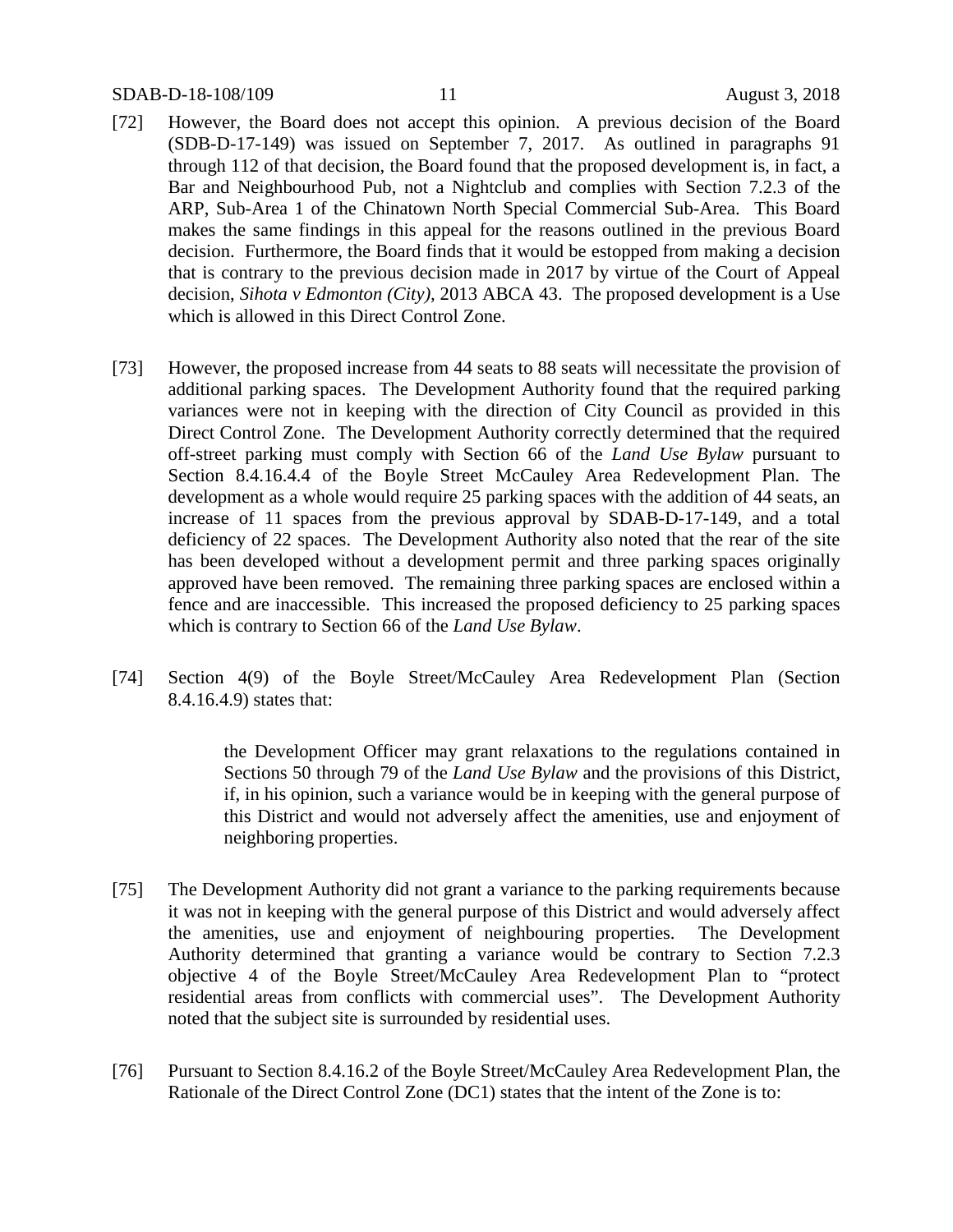provide for a District which will promote the conservation and rehabilitation of the existing housing stock until this area is redeveloped for low intensity business uses in order to achieve the intent of Section 7.2.3 of this plan.

- [77] The Board agrees with the finding of the Development Authority that granting an additional variance to the parking requirements would not be in accordance with the low intensity business Uses and, therefore, did not comply with the variance power set out in Section 4(9) of the Direct Control Zone.
- [78] The required variance in the parking requirements would negatively impact neighbouring property owners because of the excess noise occurring during the late night hours.
- [79] The Board finds that the Development Authority did follow the direction of Council set out in Section 4(9) (Section 8.4.16.4.9) of the Boyle Street McCauley Area Redevelopment Plan by not relaxing the requirements of Section 66 of the *Land Use Bylaw* because it would adversely affect the amenities, use and enjoyment of neighbouring properties.
- [80] The Development Authority noted that the Applicant proposed alternative parking at a parking lot located at 9910 – 108 Avenue. Section 54.2.2.b of the *Edmonton Zoning Bylaw* states:

For all other Uses, parking spaces may be provided on a Site located remotely, but no further than 120 metres from the Site. Such a distance shall be measured along the shortest public pedestrian route from the nearest point of the parking area to the nearest point of the site where the building or Use is located.

- [81] The Development Authority calculated that the distance to the alternate parking along the shortest public pedestrian route was 135 metres, which does not comply with Section 54.2.2.b. The Development Officer was not prepared to allow the Appellant's proposed shorter alternate route through private property. He noted that there may be security concerns with patrons travelling through back alleys without the eyes on the street and lighting associated with busier public roadways. The Board finds that the Development Officer's exercise of his discretion was reasonable and that he followed directions of Council in refusing to grant a variance.
- [82] Based on all of the above, the appeal is denied and the development is refused.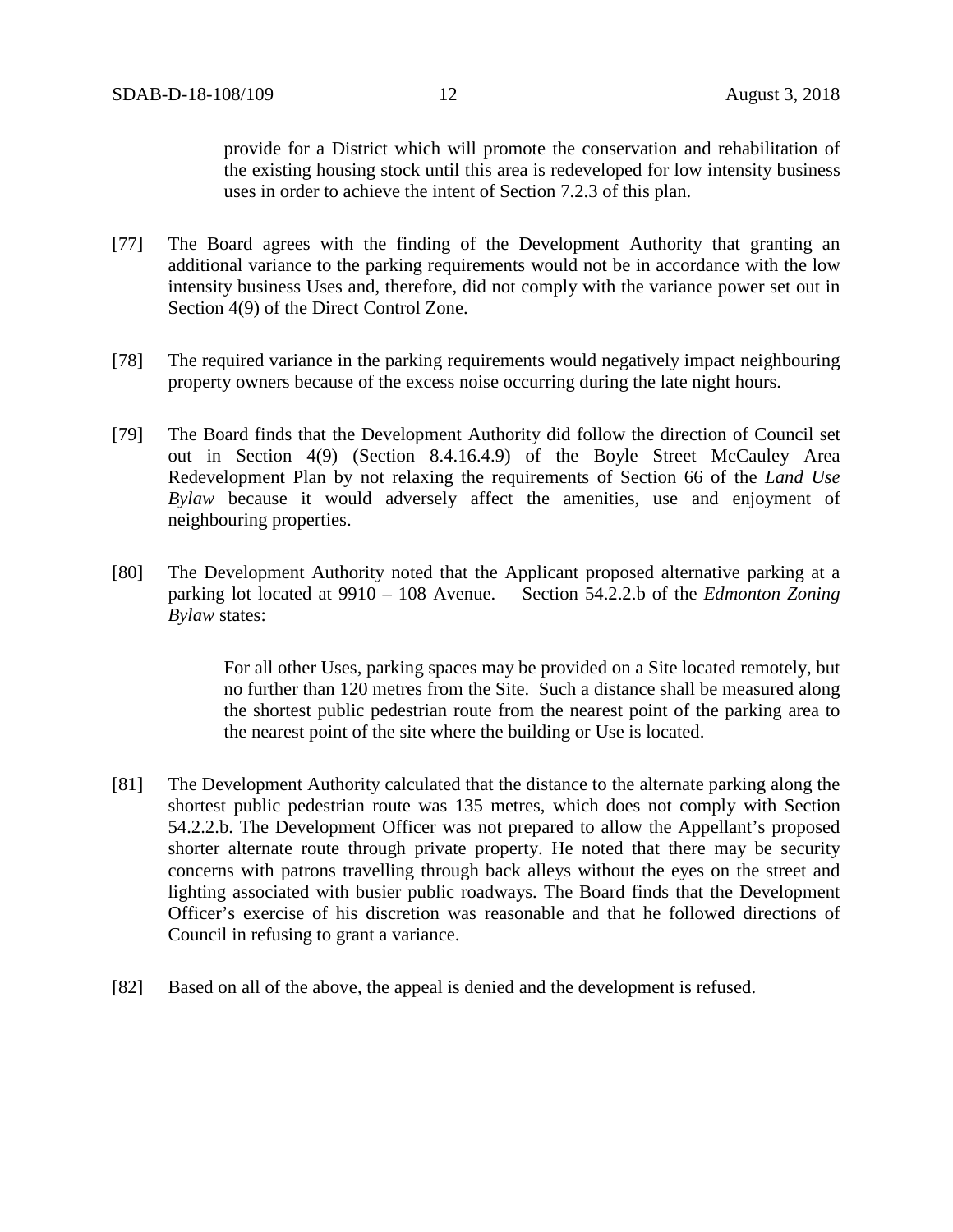#### **Decision SDAB-D-18-109**

[83] The appeal is **DENIED** and the decision of the Development Authority is **CONFIRMED**. The development is **REFUSED**.

### **Reasons for Decision SDAB-D-18-109**

- [84] This was an application to develop an outdoor patio to an existing Bar and Neighbourhood Pub (8 seats) (Nyala Ethiopian Restaurant).
- [85] As the subject property is located in a Direct Control District, Section 685 of the *Municipal Government* Act sets out the scope of appeal as follows:

Designation of direct control districts

685(4) Despite section subsections (1), (2) and (3), if a decision with respect to a Development Permit application in respect of a direct control district

…

- (b) is made by a development authority, the appeal is limited to whether the development authority followed the directions of council, and if the subdivision and development appeal board finds that the development authority did not follow the directions it may, in accordance with the directions, substitute its decision for the development authority's decision.
- [86] The Board must determine whether the Development Authority followed the directions of Council set out in the Direct Control provisions.
- [87] Section 710.4(5) of the *Edmonton Zoning Bylaw* states that "all regulations in this Bylaw shall apply to development in the Direct Development Control Provision, unless such regulations are specifically excluded or modified in a Direct Development Control Provision."
- [88] Accordingly, this application must be assessed pursuant to terms of section 90 of the *Edmonton Zoning Bylaw* which are as follows:

#### **Section 90 states the following:**

*Outdoor Seating Associated With Specialty Food Services, Restaurants, Bars and Neighbourhood Pubs, and Nightclubs*

[1] If any [Specialty Food Service, Restaurant,](javascript:void(0);) [Bar and Neighbourhood Pub](javascript:void(0);) or [Nightclub](javascript:void(0);) abuts or is across a Lane from a Site zoned residential or a Site with a residential development, the Development Officer shall draw a line parallel to the boundary or Lane separating each such residential development or Zone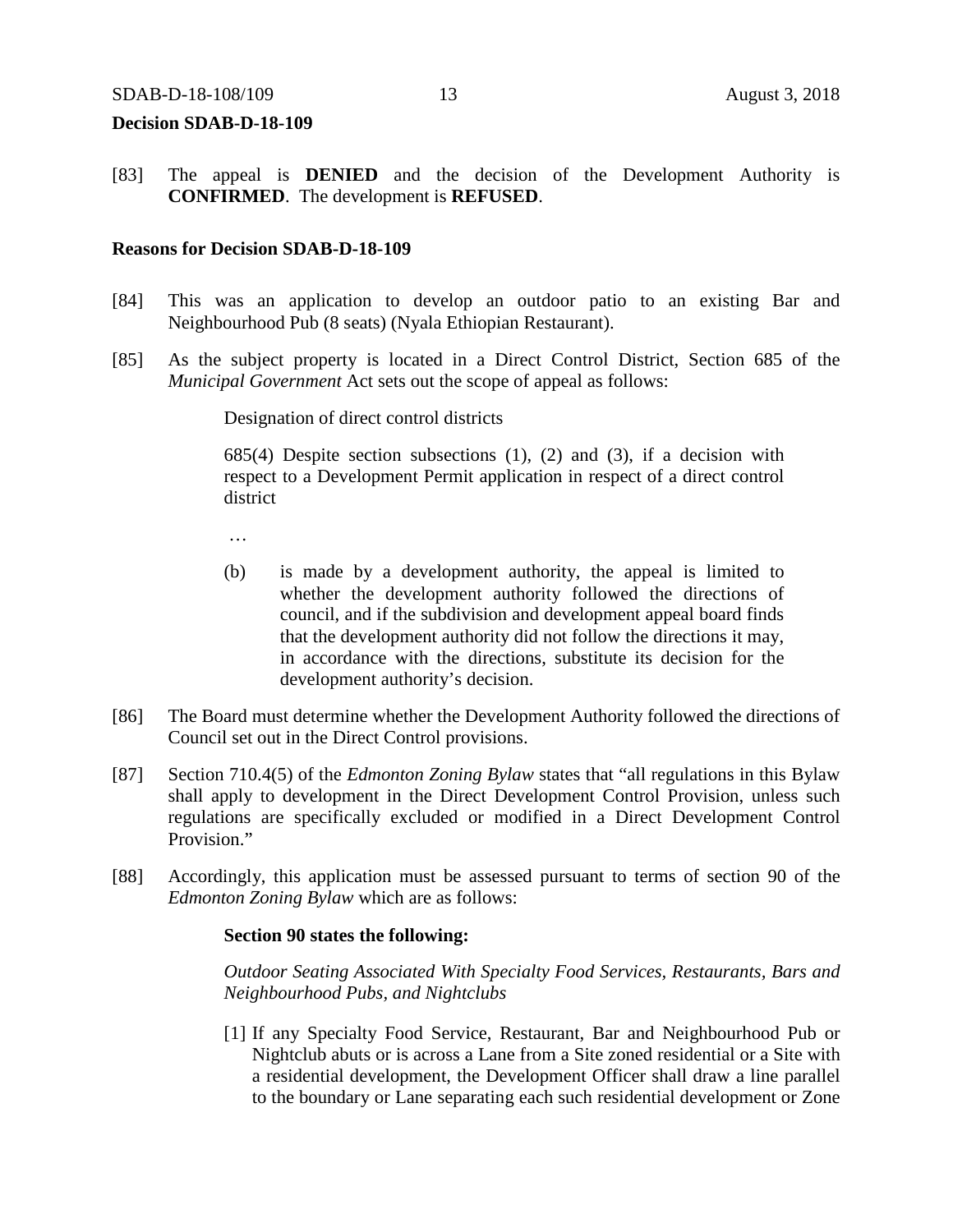and bisecting the Site containing the Specialty Food Service, Restaurant, Bar and Neighbourhood Pub or Nightclub Uses and shall not allow any outdoor seating on the side of any such line that is closest to the Residential Zone or development.

- [89] The evidence before the Board was that there are residential developments abutting the subject site on both the north and south boundaries. During the submissions of the Appellant, a letter of support was submitted from Orient Travel, located at 10873 – 98 Street, the immediately adjacent property to the south. The Development Authority confirmed that there are, in fact, four different approved Uses at 10873 – 98 Street, three of which are residential housing. Based on that evidence, the Board finds that there are residential developments abutting the subject site on both the north and south boundaries. As a result section 90 forbids the construction of outdoor seating area on either the north or south sides of the subject site and the proposed outdoor seating area does not comply with section 90. As a result, the Development Officer followed the directions of Council by denying the application for the Outdoor Patio.
- [90] Based on all of the above, the appeal is denied and the development is refused.

Mr. I. Wachowicz, Chairman Subdivision and Development Appeal Board

Board members in attendance: Mr. D. Fleming, Mr. A. Peterson, Ms. C. Van Tighem, Mr. M. Young